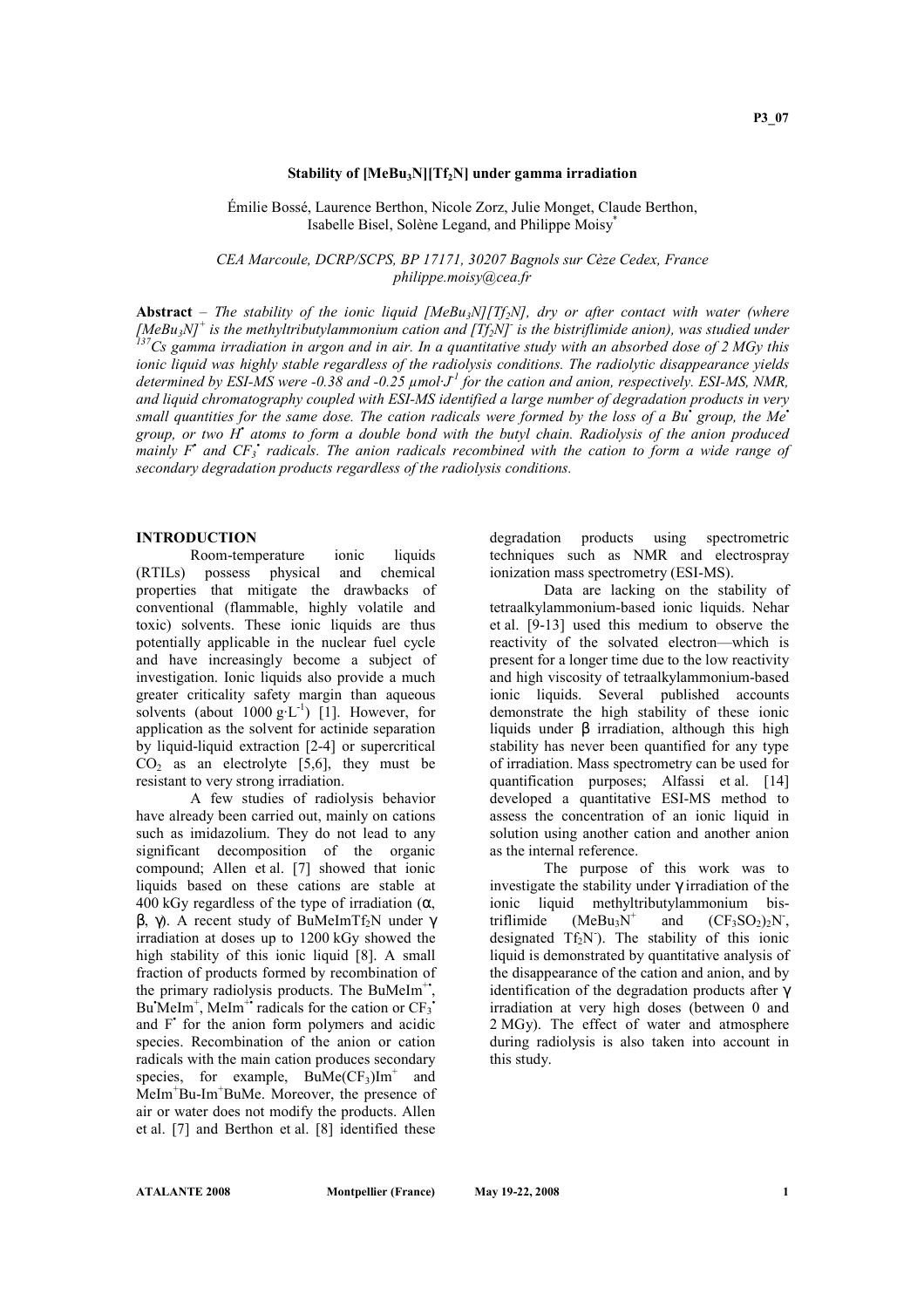

Methyltributylammonium  $\text{MeBu}_3\text{N}^+$  and anion bis(trifluoromethylsulfonyl)imide Tf<sub>2</sub>N<sup>-</sup>

### RESULTS

### A/ Radiolytic yields

Two analytical techniques were used to quantify the radiolytic degradation of the RTIL  $Tf_2N$ anion:  $^{19}$ F NMR and ESI-MS. The MeBu<sub>3</sub>N<sup>+</sup> cation concentration during γ radiolysis was determined only by ESI-MS, as it is difficult to monitor by  $\mathrm{H}$  NMR due to the interference of radiolysis products with the signals for the initial compound.

The concentrations of the anion and cation varied in a linear manner with the radiation dose. The slope was used to determine the radiolytic disappearance yield for the cation  $\text{MeBu}_3\text{N}^+$  and the anion  $Tf_2N$ . The yields were respectively - $0.38 \pm 0.04$  and  $-0.25 \pm 0.03$  µmol·J<sup>-1</sup>. These radiolytic yields are comparable, but the difference is sufficient to affirm that the cation is more sensitive to radiolysis than the anion [15]. Moreover, the low yields suggest a chainreaction mechanism.

#### B/ Identification

Three techniques are used for the identification of degradation products: NMR, ESI-MS and liquid chromatography coupled ESI-MS. However, the results concerning the de gradation products of the ionic liquid  $[MeBu<sub>3</sub>N][Tf<sub>2</sub>N]$  are difficult to interpret because of the small quantity and large number of degradation products formed.

Comparing the  $^{19}$ F NMR spectra of the products formed from Tf<sub>2</sub>N<sup>-</sup> anion during degradation of  $[BuMelm][Tf_2N]$  [8] and  $[MeBu_3N][Tf_2N]$ shows that a few peaks—especially the main ones—correspond to the same chemical shifts. The groups formed after radiolysis of the anion do not appear to depend on the cation used and can be identified as  $CF_3$  and  $F$  groups. Other groups can also be identified depending on the bond rupture. The other radicals formed are thus  $N(CF_3SO_2)SO_2$ ,  $NSO_2$ , and  $NSO_2CF_3$ . Moreover, the primary radiolysis products of the cation  $\text{MeBu}_3\text{N}^+$  are obtained by rupture of the weakest bonds. Depending on the bond energy, these radiolysis products are obtained mainly by rupture of the C-N bond or by rupture of the

alkyl chains with nitrogen. With three butyl chains, the  $MeBu<sub>2</sub>N<sup>+</sup>$  radical is obtained by the loss of one butyl chain.  $Bu_3N^+$  is another radical obtained by rupture of a methyl group with nitrogen. These two radicals are thus the primary radiolysis products. Furthermore, with the rupture of two C-H bonds, another primary radiolysis product is formed in small quantities with a double bond on one of the butyl chains.



### Fig. 2: Proposition of a degradation scheme of ionic liquid  $[MeBu<sub>3</sub>N][Tf<sub>2</sub>N]$

In the light of these results, a reaction scheme (Figure 2) can be proposed for the degradation of  $[MeBu<sub>3</sub>N][Tf<sub>2</sub>N]$ . Figure 2 accounts for the difference in the radiolytic disappearance yield between the anion and cation. The anion degrades only under irradiation to form different radical products such as  $F'$  and  $CF_3$ <sup>\*</sup>, whereas the cation degrades in two modes: radiolytic degradation or reaction with the anion radicals. The combination of these two degradation modes of the  $MeBu<sub>3</sub>N<sup>+</sup>$  cation, and especially the reactivity of the anion radicals on the alkyl chains of the cation, thus account for the lower stability of the cation compared with the  $Tf_2N$ anion. The secondary reactions of these radicals give stable radiolysis products at very low concentrations, and no significant difference was observed in the presence of air or water.

The radiolysis atmosphere and the quantity of water initially present in the ionic liquid  $[MeBu<sub>3</sub>N][Tf<sub>2</sub>N]$  do not appear to affect the formation or reactivity of the anion and cation radicals, although the extremely small quantities of degradation products make it difficult to determine the possible new degradation products related to changes in the radiolysis conditions [15].